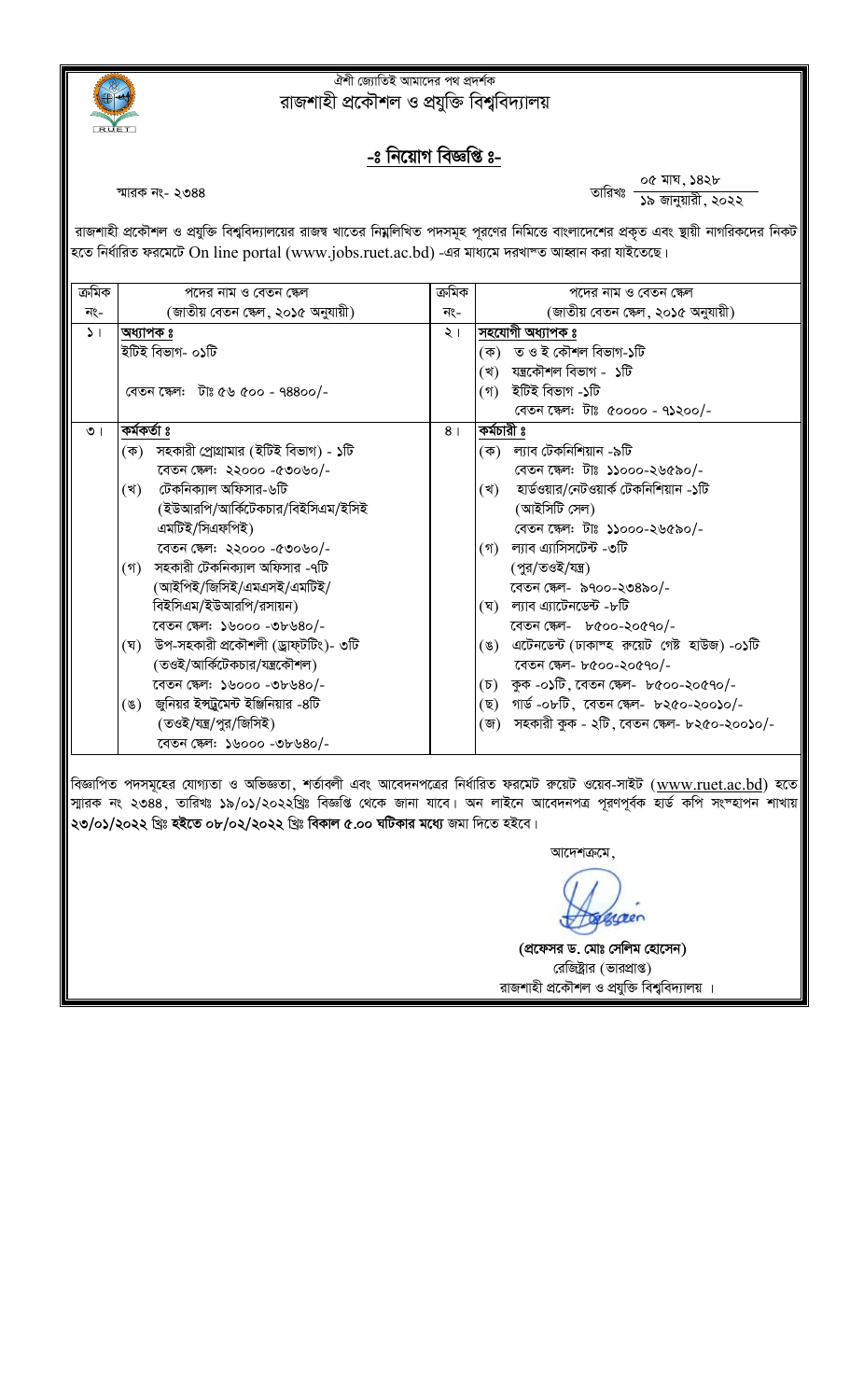রাজশাহী প্রকৌশল ও প্রযুক্তি বিশ্ববিদ্যালয়ের ১৯/০১/২০২২ খ্রিঃ তারিখের ২৩৪৪/৫০স্মারকে জারীকৃত নিয়োগ বিজ্ঞপ্তিতে উল্লেখিত<br>রাজষ খাতের পদসমূহ পূরণের নিমিত্তে বাংলাদেশের প্রকৃত এবং ছায়ী নাগরিকদের নিকট হতে নিম্নোক্ত শর্তাধীন

## <u>শর্তাবলী ঃ</u>

| ক্ৰমি         | পদের নাম ও বেতন ক্ষেল                                  |                                                                                                                                                                                                                                                                                                                                                                                                                                                                                                                                                                                                                                                                                                                              |
|---------------|--------------------------------------------------------|------------------------------------------------------------------------------------------------------------------------------------------------------------------------------------------------------------------------------------------------------------------------------------------------------------------------------------------------------------------------------------------------------------------------------------------------------------------------------------------------------------------------------------------------------------------------------------------------------------------------------------------------------------------------------------------------------------------------------|
| ক<br>নং-      | (জাতীয় বেতন ষ্কেল, ২০১৫ অনুযায়ী)                     | যোগ্যতা ও অভিজ্ঞতা                                                                                                                                                                                                                                                                                                                                                                                                                                                                                                                                                                                                                                                                                                           |
| $\mathcal{L}$ | <u>অধ্যাপক ঃ</u>                                       | The candidates must possess a CGPA of minimum 3.7 (in the<br>scale of 4.0) or equivalent in B.Sc. Engg. or equivalent degree                                                                                                                                                                                                                                                                                                                                                                                                                                                                                                                                                                                                 |
|               | ইটিই বিভাগ- ১টি                                        | in relevant branch of engineering and an M.Sc Engg./M.Engg<br>and a Ph.D. or equivalent degree in the relevant discipline from                                                                                                                                                                                                                                                                                                                                                                                                                                                                                                                                                                                               |
|               | বেতন ক্ষেল:                                            | recognized University/Institution plus 10 years of<br>a                                                                                                                                                                                                                                                                                                                                                                                                                                                                                                                                                                                                                                                                      |
|               | -\০০৪৪৮ - ০০৫ ৫৫ গৰ্ট                                  | professional experience of which at least 5 years in active<br>teaching in the post of Assistant Professor and/or above of<br>which at least 1 year must be in the post of Associate Professor<br>plus at least 6 (six) publications of which at least 3 (three) in a                                                                                                                                                                                                                                                                                                                                                                                                                                                        |
|               |                                                        | peer-reviewed recognized and referred journals (of which at<br>least one journal publication in the associate professor level).                                                                                                                                                                                                                                                                                                                                                                                                                                                                                                                                                                                              |
|               |                                                        | <b>Or</b>                                                                                                                                                                                                                                                                                                                                                                                                                                                                                                                                                                                                                                                                                                                    |
|               |                                                        | The candidates must possess a CGPA of minimum 3.7 (in the<br>scale of 4.0) or equivalent in B.Sc. Engg. or equivalent degree<br>in relevant branch of engineering and M.Sc. Engg./M.Engg. or<br>equivalent degree in relevant branch of engineering from a<br>recognized University/Institution plus 20 (twenty) years of<br>professional experience of which at least 10 (ten) years in<br>active teaching in the post of Assistant Professor and/or above<br>including 7 (seven) years in active teaching in the post of<br>Associate Professor plus at least 6 (six) publications of which<br>at least 3 (three) in a peer-reviewed recognized and referred<br>journals (of which at least one journal publication in the |
|               |                                                        | associate professor level).                                                                                                                                                                                                                                                                                                                                                                                                                                                                                                                                                                                                                                                                                                  |
| $\frac{1}{2}$ | সহযোগী অধ্যাপক ঃ                                       | CGPA may be relaxed for internal candidates only.<br>The candidates must possess a CGPA of minimum 3.7 (in the                                                                                                                                                                                                                                                                                                                                                                                                                                                                                                                                                                                                               |
|               | (ক) ত ও ই কৌশল বিভাগ-১টি<br>(খ) যন্ত্ৰকৌশল বিভাগ - ১টি | scale of 4.0) or equivalent in B.Sc. Engg. or equivalent degree<br>in relevant branch of engineering and an M.Sc. Engg./M.Engg<br>and a Ph.D. or equivalent degree in the relevant discipline from                                                                                                                                                                                                                                                                                                                                                                                                                                                                                                                           |
|               | (গ) ইটিই বিভাগ -১টি<br>বেতন ক্ষেল: টাঃ ৫০০০০ - ৭১২০০/- | a recognized University/Institution plus 7 years of professional<br>experience of which 3 years in active teaching in the post of<br>Assistant Professor with at least 4 (four) publications of which<br>at least 2 (two) in a peer-reviewed recognized and referred                                                                                                                                                                                                                                                                                                                                                                                                                                                         |
|               |                                                        | journals.<br><b>or</b>                                                                                                                                                                                                                                                                                                                                                                                                                                                                                                                                                                                                                                                                                                       |
|               |                                                        | The candidates must possess a CGPA of minimum 3.7 (in the<br>scale of 4.0) or equivalent in B.Sc. Engg. or equivalent degree<br>in relevant branch of engineering and an M.Sc. Engg./M.Engg<br>or equivalent degree in relevant branch of engineering from a<br>recognized University/Institution plus 12 years of professional<br>experience of which 6 years in active teaching in the post of<br>Assistant Professor with at least 4 (four) publications of which                                                                                                                                                                                                                                                         |
|               |                                                        | at least 2 (two) in a peer-reviewed recognized and referred<br>journals.                                                                                                                                                                                                                                                                                                                                                                                                                                                                                                                                                                                                                                                     |
|               |                                                        | CGPA may be relaxed for internal candidates only.                                                                                                                                                                                                                                                                                                                                                                                                                                                                                                                                                                                                                                                                            |
| $\circ$       | সহকারী প্রোগ্রামার (ইটিই বিভাগ) - ১টি                  | প্রার্থীর কোন অনুমোদিত বিশ্ববিদ্যালয়/প্রতিষ্ঠান হইতে কম্পিউটার সায়েঙ্গে স্নাতকোত্তর                                                                                                                                                                                                                                                                                                                                                                                                                                                                                                                                                                                                                                        |
|               |                                                        | অথবা কম্পিউটার সায়েন্সে ৪(চার) বৎসর মেয়াদী স্নাতক/ কম্পিউটার সায়েন্স এন্ড<br>ইঞ্জিনিয়ারিং-এ বি.এসসি. ইঞ্জিনিয়ারিং ডিগ্রী থাকিতে হইবে।                                                                                                                                                                                                                                                                                                                                                                                                                                                                                                                                                                                   |
|               | রেতন ক্ষেল: ২২০০০ -৫৩০৬০/-                             | অথবা                                                                                                                                                                                                                                                                                                                                                                                                                                                                                                                                                                                                                                                                                                                         |
|               |                                                        |                                                                                                                                                                                                                                                                                                                                                                                                                                                                                                                                                                                                                                                                                                                              |
|               |                                                        | শুধুমাত্র বিভাগীয় প্রার্থীর ক্ষেত্রে কোন অনুমোদিত কারিগরী শিক্ষাবোর্ড/প্রতিষ্ঠান হইতে<br>কম্পিউটার সায়েন্স এন্ড ইঞ্জিনিয়ারিং-এ ডিপ্লোমাসহ উপ-সহকারী প্রোগ্রামার/সমমানের<br>পদে সংশ্লিষ্ট বিষয়ে সরকারী/আধা-সরকারী/স্বায়ত্তশাসিত প্রতিষ্ঠানে কমপক্ষে ৫(পাঁচ)                                                                                                                                                                                                                                                                                                                                                                                                                                                              |
|               |                                                        | বৎসরের অভিজ্ঞতা থাকিতে হইবে।                                                                                                                                                                                                                                                                                                                                                                                                                                                                                                                                                                                                                                                                                                 |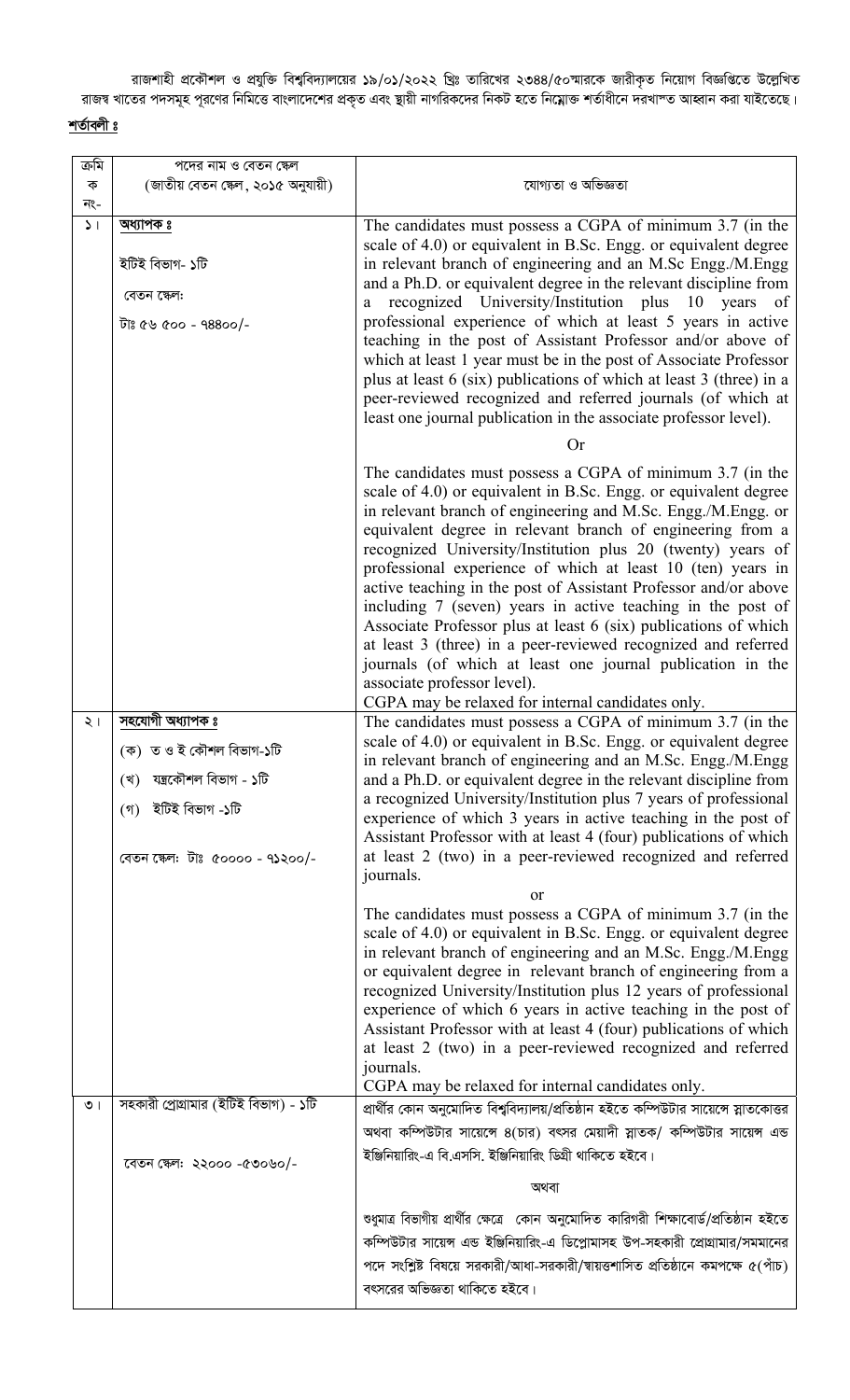| 8 <sub>1</sub>                   | টেকনিক্যাল অফিসার-৬টি                                                                                              | প্রাথীকে কোন অনুমোদিত বিশ্ববিদ্যালয়/প্রতিষ্ঠান হইতে সংশ্লিষ্ট প্রকৌশলে বি.এসসি.                                                                                                                                                                                                                                                                                                                                                                                                                                                                      |
|----------------------------------|--------------------------------------------------------------------------------------------------------------------|-------------------------------------------------------------------------------------------------------------------------------------------------------------------------------------------------------------------------------------------------------------------------------------------------------------------------------------------------------------------------------------------------------------------------------------------------------------------------------------------------------------------------------------------------------|
|                                  | (ইউআরপি/আর্কিটেকচার/বিইসিএম/ইসিই<br>এমটিই/সিএফপিই)                                                                 | ইঞ্জিনিয়ারিং ডিগ্রী/এ.এম.আই.ই. বা ইহার সমতুল্য যোগ্যতা থাকিতে হইবে।<br>অথবা                                                                                                                                                                                                                                                                                                                                                                                                                                                                          |
|                                  | বেতন ক্ষেল: ২২০০০ -৫৩০৬০/-                                                                                         | শুধুমাত্র বিভাগীয় প্রার্থীর ক্ষেত্রে কোন অনুমোদিত কারিগরী শিক্ষাবোর্ড/প্রতিষ্ঠান হইতে<br>সংশ্লিষ্ট প্রকৌশলে ডিপ্লোমাসহ সরকারী/আধা-সরকারী/ স্বায়ত্তশাসিত প্রতিষ্ঠানে সহকারী<br>টেকনিক্যাল অফিসার বা ইহার সমতুল্য পদে কমপক্ষে ৫(পাঁচ) বৎসরের অভিজ্ঞতা<br>থাকিতে হইবে।                                                                                                                                                                                                                                                                                 |
| Q <sub>1</sub>                   | সহকারী টেকনিক্যাল অফিসার -৭টি<br>(আইপিই/জিসিই/এমএসই/এমটিই/<br>বিইসিএম/ইউআরপি/রসায়ন)<br>রেতন ক্ষেল: ১৬০০০ -৩৮৬৪০/- | প্রার্থীর কোন অনুমোদিত কারিগরী শিক্ষাবোর্ড/প্রতিষ্ঠান হইতে সংশ্লিষ্ট প্রকৌশলে<br>ডিপ্লোমা থাকিতে হইবে। এছাড়াও সংশ্লিষ্ট প্রকৌশলে উচ্চতর ডিগ্রীধারীগণও আবেদন<br>প্রার্থীর<br>করিতে<br>পারিবেন।<br>রসায়ন বিভাগের<br>জন্য<br>কোন<br>অনুমোদিত<br>বিশ্ববিদ্যালয়/প্রতিষ্ঠান হইতে রসায়ন বিভাগে স্লাতকোত্তর অথবা রসায়ন বিভাগ হইতে<br>৪(চার) বৎসর মেয়াদী স্নাতক ডিগ্রী থাকিতে হইবে ।<br>অথবা<br>প্রার্থীর কোন অনুমোদিত বিশ্ববিদ্যালয়/প্রতিষ্ঠান হইতে বি.এসসি.<br>পাসসহ<br>সরকারী/আধা-সরকারী/স্বায়ত্তশাসিত প্রতিষ্ঠানে ল্যাব টেকনিশিয়ান হিসাবে ৫(পাঁচ) |
| ৬।                               | উপ-সহকারী প্রকৌশলী (ড্রাফ্টটিং)- ৩টি<br>(তও ই/আর্কিটেকচার/যন্ত্রকৌশল)<br>রেতন ক্ষেল: ১৬০০০ -৩৮৬৪০/-                | বৎসরের অভিজ্ঞতা থাকিতে হইবে।<br>প্রার্থীর কোন অনুমোদিত কারিগরী শিক্ষাবোর্ড/প্রতিষ্ঠান হইতে সংশ্লিষ্ট প্রকৌশলে<br>ডিপ্লোমা থাকিতে হইবে। এছাড়াও সংশ্লিষ্ট প্রকৌশলে উচ্চতর ডিগ্রীধারীগণও আবেদন<br>করিতে পারিবেন।                                                                                                                                                                                                                                                                                                                                        |
| 9 <sub>1</sub>                   | জুনিয়র ইন্সট্রুমেন্ট ইঞ্জিনিয়ার -৪টি<br>(তওই/যন্ত্র/পুর/জিসিই)<br>বেতন ক্ষেল: ১৬০০০ -৩৮৬৪০/-                     | প্রার্থীর কোন অনুমোদিত কারিগরী শিক্ষাবোর্ড/প্রতিষ্ঠান হইতে সংশ্লিষ্ট প্রকৌশলে<br>ডিপ্লোমা থাকিতে হইবে। এছাড়াও সংশ্লিষ্ট প্রকৌশলে উচ্চতর ডিগ্রীধারীগণও আবেদন<br>করিতে পারিবেন।                                                                                                                                                                                                                                                                                                                                                                        |
| $b$ <sup><math>\mid</math></sup> | (ক) ল্যাব টেকনিশিয়ান- ৯টি<br>বেতন ক্ষেল: টাঃ ১১০০০-২৬৫৯০/-                                                        | প্রার্থীর কোন অনুমোদিত বিশ্ববিদ্যালয় হইতে বি,এস-সি ডিগ্রীসহ সংশ্লিষ্ট ক্ষেত্রে<br>প্রশিক্ষণ থাকিতে হইবে। এছাড়াও সংশ্লিষ্ট প্রকৌশলে ডিপ্লোমা ও তদুর্ধ ডিগ্রীধারীগণও<br>যোগ্য বলিয়া বিবেচিত হইবেন।                                                                                                                                                                                                                                                                                                                                                   |
|                                  | (খ)  হার্ডওয়ার/নেটওয়ার্ক টেকনিশিয়ান -১টি<br>(আইসিটি সেল)<br>বেতন ক্ষেল: টাঃ ১১০০০-২৬৫৯০/-                       | অথবা<br>প্রার্থীর কোন অনুমোদিত বোর্ড/প্রতিষ্ঠান হইতে এইচ.এস.সি. (ভোকেশনাল)/<br>এইচ.এস.সি (বিজ্ঞান) পাশসহ সরকারী/আধা-সরকারী/ স্বায়ত্তশাসিত প্রতিষ্ঠানে সংশ্লিষ্ট<br>কাজে ৫(পাঁচ) বৎসরের অভিজ্ঞতা থাকিতে হইবে।                                                                                                                                                                                                                                                                                                                                         |
| $\delta$                         | ল্যাব এ্যাসিসটেন্ট -৩টি<br>(পুর/তওই/যন্ত্র)<br>বেতন ক্ষেল- ৯৭০০-২৩৪৯০/-                                            | প্রার্থীর কোন অনুমোদিত বিশ্ববিদ্যালয় হইতে বি.এস-সি ডিগ্রী থাকিতে হইবে। এছাড়াও<br>সংশ্লিষ্ট প্রকৌশলে ডিপ্লোমা ও তদুর্ধ ডিগ্রীধারীগণও যোগ্য বলিয়া বিবেচিত হইবেন।<br>অথবা<br>প্রার্থীর কোন অনুমোদিত বোর্ড/প্রতিষ্ঠান হইতে এইচ.এস.সি. (ভোকেশনাল)/<br>এইচ.এস.সি (বিজ্ঞান) পাশসহ সরকারী/আধা-সরকারী/ স্বায়ত্তশাসিত প্রতিষ্ঠানে সংশ্লিষ্ট<br>কাজে ৩(তিন) বৎসরের অভিজ্ঞতা থাকিতে হইবে।                                                                                                                                                                     |
| 501                              | ল্যাব এ্যাটেনডেন্ট -৮টি<br>বেতন ক্ষেল- ৮৫০০-২০৫৭০/-                                                                | প্রার্থীকে কোন অনুমোদিত বোর্ড/প্রতিষ্ঠান হইতে এস.এস.সি. (বিজ্ঞান)/ এস.এস.সি<br>(ভোকেশনাল) পরীক্ষায় পাশ হইতে হইবে।                                                                                                                                                                                                                                                                                                                                                                                                                                    |
| 331                              | এটেনডেন্ট (ঢাকাস্হ রুয়েট গেষ্ট হাউজ) -<br>১টি<br>বেতন ক্ষেল- ৮৫০০-২০৫৭০/-                                         | প্রার্থীর কোন অনুমোদিত বোর্ড/প্রতিষ্ঠান হইতে এস.এস.সি./ সমমানের পরীক্ষায় পাসের<br>সনদপত্র থাকিতে হইবে।<br>অথবা<br>ণ্ডধুমাত্র অত্র বিশ্ববিদ্যালয়ে কর্মরত কমপক্ষে ৩(তিন) বছর অভিজ্ঞতাসম্পন্ন মাস্টারোল<br>কর্মীর শিক্ষাগত যোগ্যতা জে.এস.সি/৮ম শ্রেণী পাশের সনদ বিবেচনা করা হইবে।                                                                                                                                                                                                                                                                      |
| 321                              | কুক -১টি<br>বেতন ক্ষেল- ৮৫০০-২০৫৭০/-                                                                               | প্রার্থীর কোন অনুমোদিত বোর্ড/ প্রতিষ্ঠান হইতে কমপক্ষে এস.এস.সি./সমমান পরীক্ষায়<br>পাসসহ সংশ্লিষ্ট কাজে ৩ (তিন) বৎসরের অভিজ্ঞতা থাকিতে হইবে।                                                                                                                                                                                                                                                                                                                                                                                                          |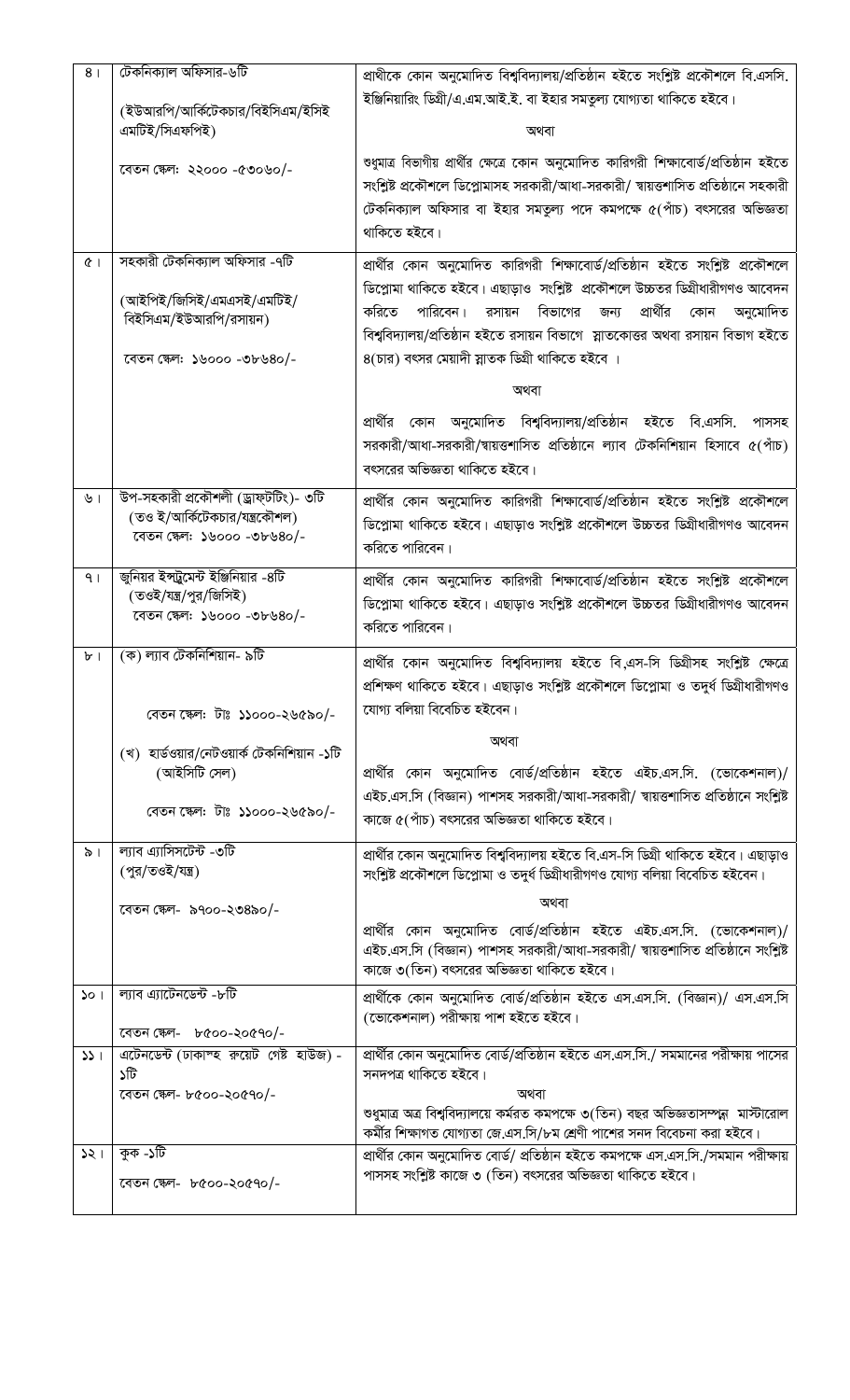| ১৩              | গাৰ্ড -৮টি               | প্রার্থীর কোন অনুমোদিত বোর্ড/ প্রতিষ্ঠান হইতে কমপক্ষে এস.এস.সি./সমমান                                                                                        |
|-----------------|--------------------------|--------------------------------------------------------------------------------------------------------------------------------------------------------------|
|                 | বেতন ক্ষেল- ৮২৫০-২০০১০/- | পরীক্ষায় পাসের সনদপত্র থাকিতে হইবে।                                                                                                                         |
|                 |                          | অথবা                                                                                                                                                         |
|                 |                          | শুধুমাত্র অত্র বিশ্ববিদ্যালয়ে কর্মরত কমপক্ষে ৩(তিন) বছর অভিজ্ঞতাসম্পন্ন মাস্টারোল<br>কর্মীর শিক্ষাগত যোগ্যতা জে.এস.সি/৮ম শ্রেণী পাশের সনদ বিবেচনা করা হইবে। |
| 58 <sub>1</sub> | এ্যাসিসটেন্ট কুক -২টি    | প্রার্থীর কোন অনুমোদিত বোর্ড/ প্রতিষ্ঠান হইতে কমপক্ষে এস.এস.সি./সমমান পরীক্ষায়                                                                              |
|                 |                          | পাসের সনদপত্র থাকিতে হইবে।                                                                                                                                   |
|                 | বেতন ক্ষেল- ৮২৫০-২০০১০/- | অথবা                                                                                                                                                         |
|                 |                          | শুধুমাত্র অত্র বিশ্ববিদ্যালয়ে কর্মরত কমপক্ষে ৩(তিন) বছর অভিজ্ঞতাসম্পন্ন মাস্টারোল<br>কর্মীর শিক্ষাগত যোগ্যতা জে.এস.সি/৮ম শ্রেণী পাশের সনদ বিবেচনা করা হইবে। |

(প্রফেসর ড. মোঃ সেলিম হোসেন) রেজিষ্ট্রার (ভারপ্রাপ্ত) রাজশাহী প্রকৌশল ও প্রযুক্তি বিশ্ববিদ্যালয়।

রাজশাহী প্রকৌশল ও প্রযুক্তি বিশ্ববিদ্যালয়ের ১৯/০১/২০২২ খ্রিঃ তারিখের ২৩৪৪/৫০ স্মারকে জারীকৃত নিয়োগ বিজ্ঞপ্তিত উল্লেখিত রাজম্ব খাতের পদসমূহ পূরণের নিমিত্তে বাংলাদেশের প্রকৃত এবং স্থায়ী নাগরিকদের নিকট হইতে নিম্নোক্ত শর্তাধীনে দরখাস্ত আহ্বান করা যাইতেছে।

## শৰ্তাবলী ঃ

- আগ্রহী প্রার্থীদের আবেদনের নির্ধারিত ফরমেট ও CV (Proforma) অনুযায়ী On line portal (www.jobs.ruet.ac.bd)  $5<sub>1</sub>$ আবেদন করিতে হইবে। আবেদন পত্রের সাথে প্রার্থীর পাসপোর্ট সাইজের ছবি, শিক্ষাগত যোগ্যতার সকল সনদপত্রের সত্যায়িত কপি (শিক্ষক পদের জন্য ট্রান্সক্রিস্টসহ শিক্ষাগত যোগ্যতা এবং নম্বরের শতকরা হার/গ্রেড পয়েন্ট উল্লেখ করিতে হইবে) ও অভিজ্ঞতার সকল সনদপত্রের সত্যায়িত কপি, জাতীয় পরিচয় পত্র/পাসপোর্টের সত্যায়িত অনুলিপি এবং কোন প্রথম শ্রেণীর কর্মকর্তার নিকট হতে গৃহীত চারিত্রিক সনদপত্র স্ক্যান করে On line portal -এ Single PDF আকারে upload করিতে হইবে। On line এ পূরনকৃত আবেদন ফরম  $download$  করে আনুসঙ্গিক সনদপত্রাদিসহ অধ্যাপক ও সহযোগী অধ্যাপক পদের জন্য মোট ১০ সেট এবং কর্মকর্তা ও কর্মচারী পদের জন্য ২সেট আবেদনপত্রের হার্ডকপি ০৮/০২/২০২২খ্রিঃ তারিখের মধ্যে অত্র বিশ্ববিদ্যালয়ের সংস্হাপন শাখায় জমা প্রদান করিতে হইবে। আবেদনপত্র প্রেরণ করার সময় খামের উপর পদের নাম উল্লেখ করিতে হইবে।
- রাজশাহী প্রকৌশল ও প্রযুক্তি বিশ্ববিদ্যালয়ে চাকুরীতে নিয়োগের ক্ষেত্রে কোন পরীক্ষায় ৩য় শ্রেণী/বিভাগ গ্রহণযোগ্য নহে। তবে,  $\overline{0}$ রাজশাহী প্রকৌশল ও প্রযুক্তি বিশ্ববিদ্যালয়ে কর্মরত কর্মকর্তা ও কর্মচারীদের জন্য অনুপার্জিত (Non-attainable) বিভাগ/সিজিপিএ শিথিল করা যাইতে পারে।
- $8<sub>1</sub>$ On line এ আবেদনের সময় SSL সার্ভিসের মাধ্যমে শিক্ষক ও কর্মকর্তা পদসমূহের জন্য ৫০০/- (পাঁচশত) টাকা এবং কর্মচারী পদের জন্য ২০০/- (দুইশত) টাকা পরিশোধ করিতে হইবে।
- চাকুরীরত প্রার্থীদের আবেদনপত্র অবশ্যই যথাযথ কর্তৃপক্ষের মাধ্যমে প্রেরণ করিতে হইবে।  $Q$
- উল্লেখিত পদসমূহে আবেদনপত্র জমা দেয়ার শেষ তারিখঃ ০৮/০২/২০২২ খ্রিঃ তারিখ বিকাল ৫.০০ ঘটিকা)। ৬।
- অভিজ্ঞতার ক্ষেত্রে অত্র বিশ্ববিদ্যালয়ে কর্মরত শিক্ষক এর জন্য অনুমোদিত বিধিমালা মোতাবেক প্রদত্ত চাকুারীকাল গণনার নীতিমালা  $9<sub>1</sub>$ অনুসরণ করা হইবে।
- $b<sub>1</sub>$ সরকারী বিধি মোতাবেক সকল কোটা সংরক্ষণপূর্বক নিয়োগ প্রদানের ব্যবস্থা থাকিবে।